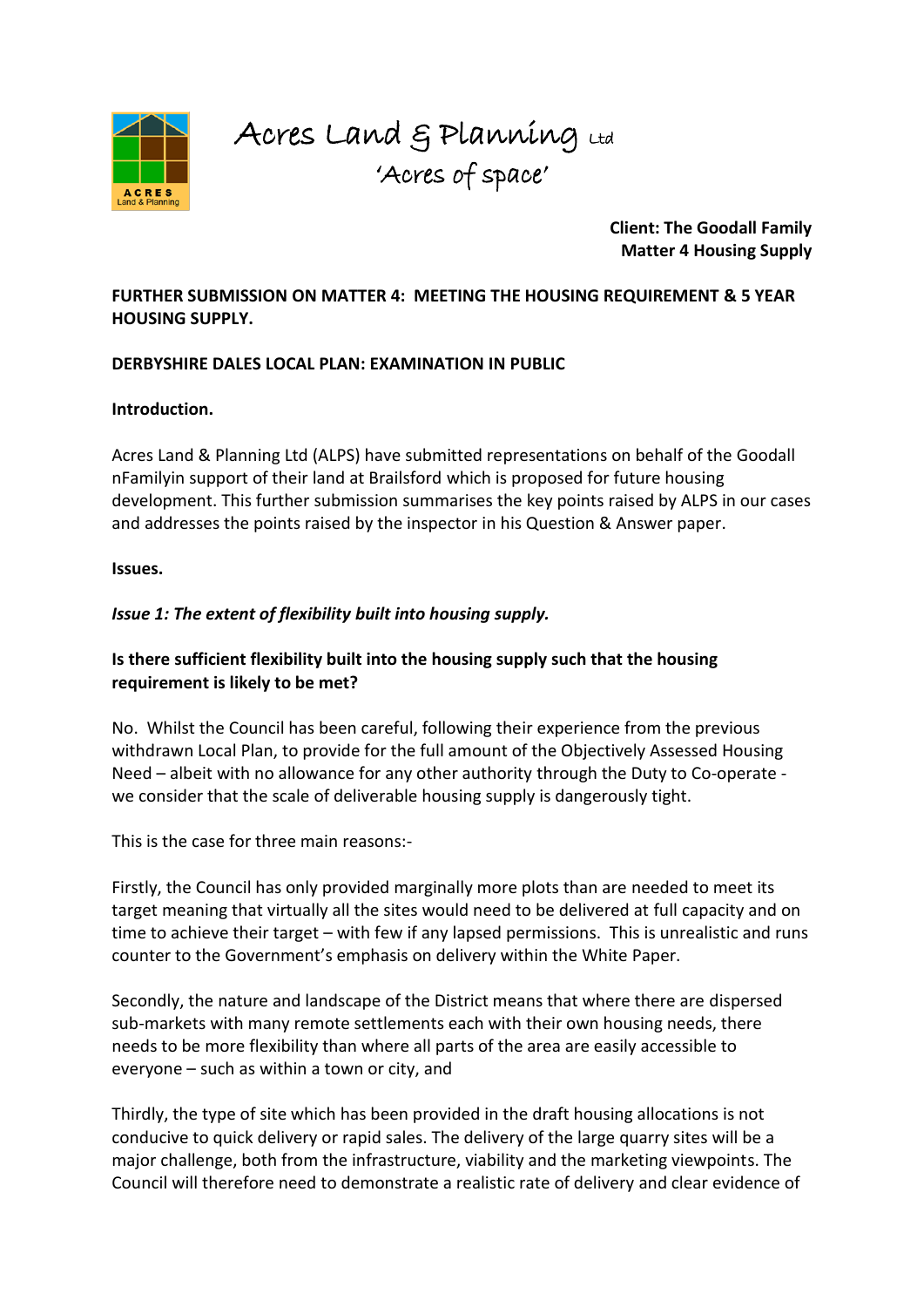availability before the Local Plan can be found genuinely sound. Similarly, large sites such as the Ashbourne Airfield will need to include cautious delivery assumptions to allow for the natural reluctance of buyers to purchase houses on remote and exposed housing sites outside the town. Until there is a critical mass and an attractive range of local services at Ashbourne Airfield, one must anticipate that the sales rate will be very slow.

The Government's recently published Housing White Paper indicates a clear shift in policy whereby firstly, a much greater emphasis is given to **meeting housing needs** and in particular the commitment to 1 million new homes by 2020. (The Prime Minister's Foreword to the document makes it abundantly clear that we are not building enough homes, we are not building them quickly enough and we do not have sufficient diversity in our housing market) and secondly, both local authorities and developers need to give much greater emphasis on achieving **delivery of housing.** It is not enough to simply allocate sites and expect them to be developed. There is also a strong steer towards allocating smaller sites which can come forward quickly and are more suited to local building firms.

My client's site in Brailsford fits all these criteria admirably. It is a small site which is well suited to local demand, it is ideal for a local builder and it can be delivered relatively quickly whilst delivering a high quality of layout and design and yielding positive contributions to the local community.

### *Issue 2. The housing trajectory.*

**Is the housing trajectory set out in the Strategic Housing and Economic Land Availability Assessment (SHELAA) and at Appendix 3 of the LP realistic taking into account past completion rates? Are build rates of 30 dwellings per annum (dpa) from larger sites realistic and supported by evidence? Is there any updated information on commitments and completions to inform the examination?** 

The trajectory within Appendix 3 of the Local Plan would appear to have been conceived in order to boost the Council's 5 year housing land supply position rather than to anticipate or indeed plan for the delivery of housing in the future. The expectation that completions will rocket from 117 in 2013/4, 123 in 2014/5 and 162 I 2015/6, to 811 dwellings in 2018/9, is almost inconceivable. The housing allocations will not all emerge together. Larger sites (especially those with major infrastructure requirements) will take much longer to commence and will be slower to develop. It would be logical therefore for the Council to amend the trajectory to represent a more realistic outcome.

In strong market conditions in a well-located site, build rates of 30-35 dwellings per annum are readily achievable, but the more awkward the site and the more remote the location (and therefore the more limited the market) the slower the delivery will be. Builders can only build homes at the rate they can sell (or rent) them, lest they over-expose their company to financial risks. It is in no-one's interest, least of all the existing home-buyers, to have completed houses standing empty for too long.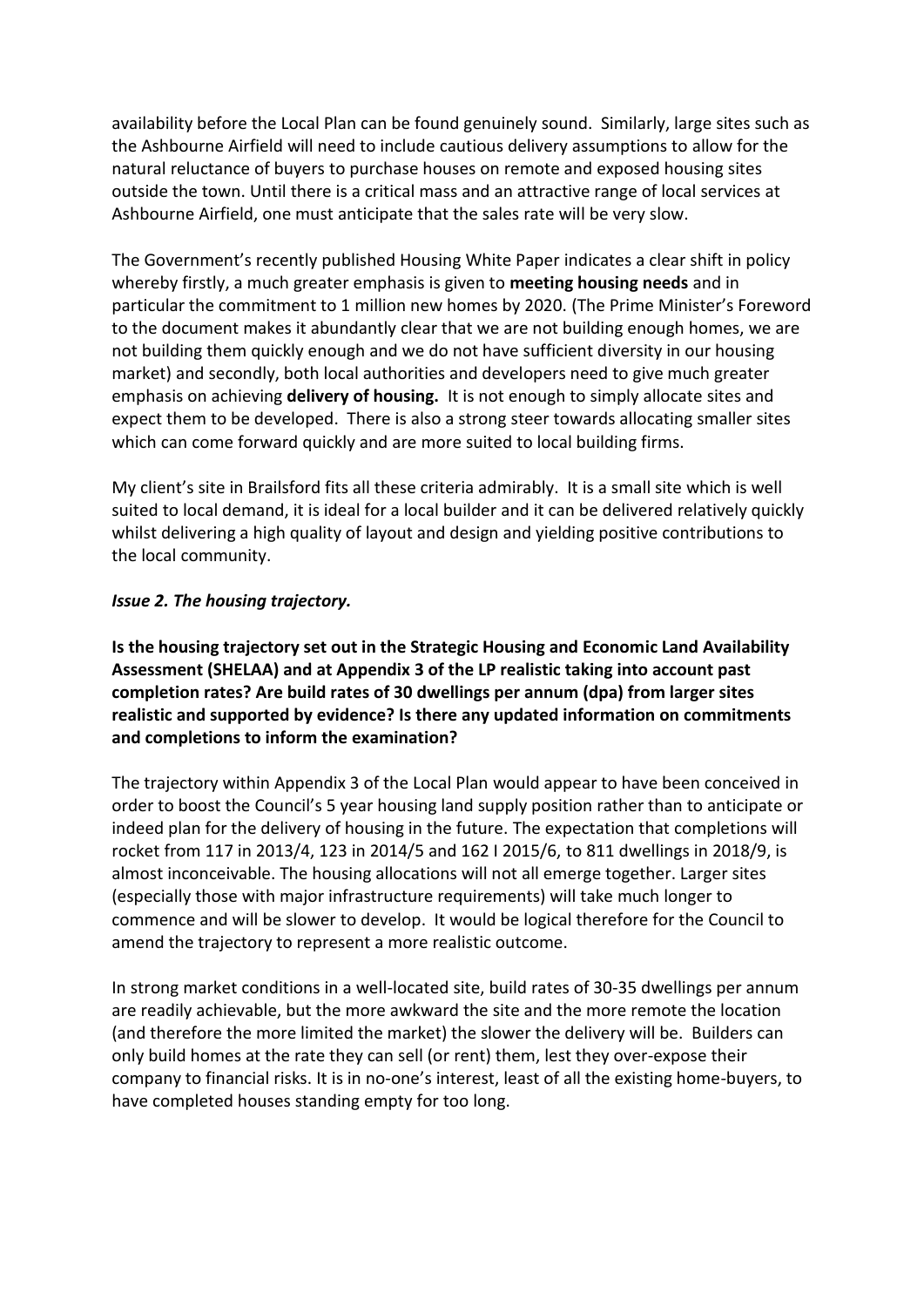We have yet to see the Council's evidence on the delivery of the key strategic sites and the assumption behind the build rates. We anticipate that this information will be available on  $12<sup>th</sup>$  April 2017 and we reserve the right therefore to comment on this report during the EIP. We also look forward to seeing updated information on commitments and completions.

### *Issue 3. Delivery from commitments and allocations.*

# **Is the delivery of some 74% of commitments and 36% of allocations within the first 5 years of the LP realistic?**

We have already indicated above that the anticipated delivery figures within the trajectory are hopelessly unrealistic. They clearly represent would could theoretically be available, rather than what realistically will be available, or what will be built. As such this is unhelpful to business and industrial companies which might in future want to use the Local Plan to forecast the availability of labour.

### *Issue 4. Constraints to delivery.*

**In general terms are the strategic housing allocations deliverable having regard to the infrastructure requirements and constraints affecting them? What are the implications for meeting the housing requirement if one or more of the strategic housing allocations do not come forward?** 

We await the Council's schedule for the delivery of the large strategic sites which has been promised. This is likely to be critical in terms of the soundness of the Plan, including whether the Local Plan genuinely boosts housing supply (as required by paragraph 47 of the NPPF) and has been positively prepared.

If strategic sites fail to come forward the practical implications are likely to be many and varied:-

Firstly, it will undermine the Dales economy, since housing is critical to support business and industry,

Secondly, it will result in hardship amongst both the local community and those seeking to move to Derbyshire Dales, with resultant higher prices and reduced affordability,

Thirdly, it will lead to greater uncertainty with the likelihood that the Council will lose its 5 year housing land supply and hence be more vulnerable to planning by appeal. There will also be a need for remedial measures to bring forward other sites to replace those lost or delayed.

It is important therefore to ensure that sites which have been allocated do genuinely come forward.